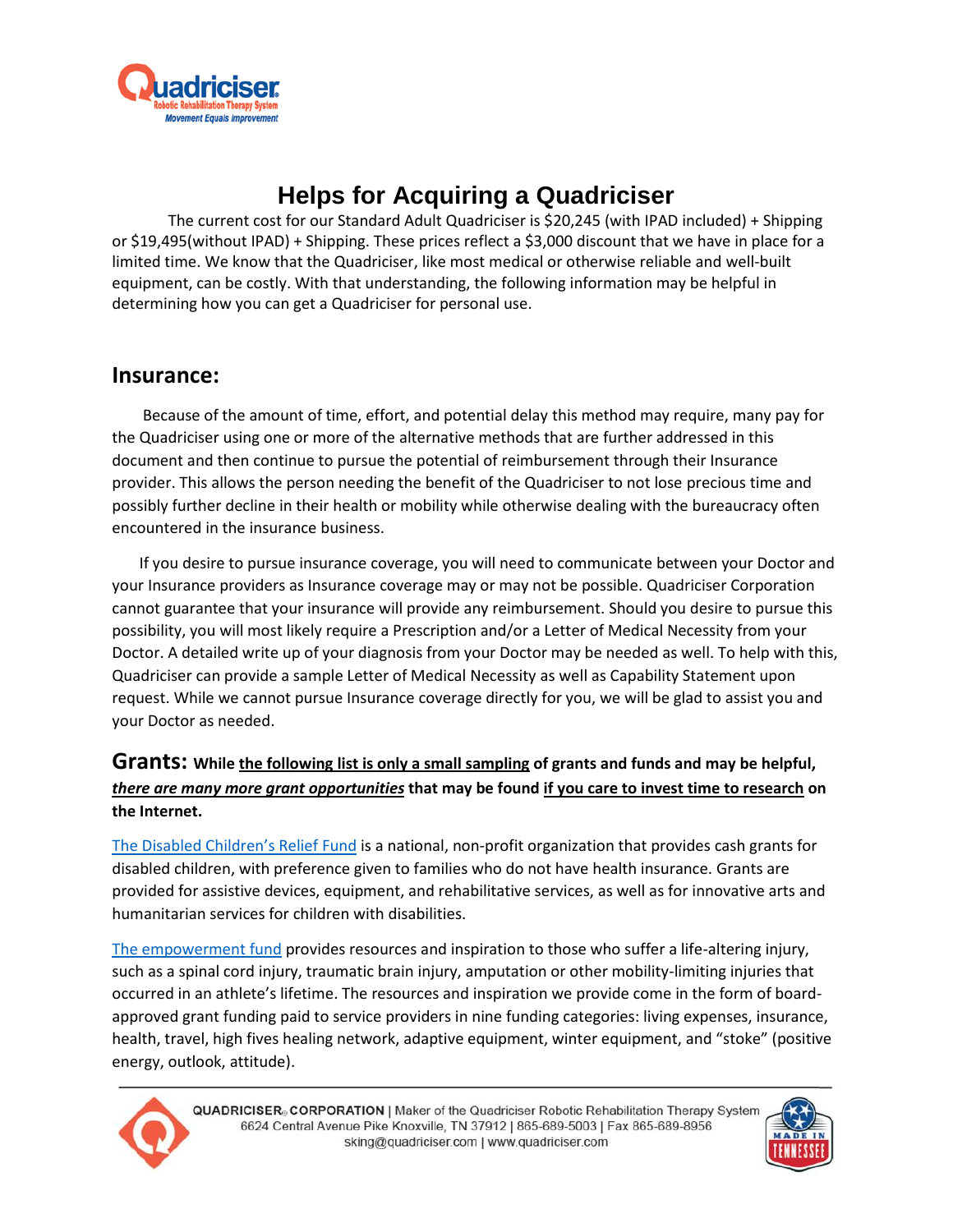

[Triumph Foundation](http://www.triumph-foundation.org/about-triumph/) sponsors an individual's recovery from spinal cord injury by determining needs and helping to find solutions. The Triumph Foundation teams up with an individual to raise funds for specific items or services through its Fundraising Partnership; they have an Equipment & Supply Exchange program where they help find a home for old, used, and extra equipment & supplies and arrange for it to be given to people who are in need; they loan items to people to increase independence and functionality; and they provide financial assistance through their Keep Moving Forward Grant program.

[Dreams of Recovery](http://www.dreamsofrecovery.org/) strives to help individuals receive the therapy they so desperately need, as well as the necessary therapeutic equipment to promote nerve regeneration and gain muscle mass.

[The Road 2 Recovery Foundation](https://road2recovery.com/about-us/) provides professional athletes with financial, motivational, emotional, and spiritual support if they sustain career-ending injuries, such as spinal cord injuries or brain injuries.

[The Bryon Riesch Paralysis Foundation](http://brpf.org/charitable-grant-application/) provides charitable grants up to \$10,000 to eligible individuals with neurological disorders for specific modifications or equipment.

[The Harry Gregg Foundation \(HGF\)](http://www.crotchedmountain.org/harrygregg/) provides small grants to low and moderate income New Hampshire residents with disabilities for products and services not funded elsewhere. Home and vehicle modifications, specialized equipment, computers, recreation and education – these are the kinds of things that enhance independence, improve quality of life and are attainable with HGF funds.

It is the mission of the [Challenged Athletes Foundation \(CAF\)](http://www.challengedathletes.org/programs/grants/) to provide opportunities and support to people with physical challenges, so they can pursue active lifestyles through physical fitness and competitive athletics. The Access for Athletes Grant Program helps athletes overcome financial impediments by providing funding grants for equipment, training, coaching and competition costs.

The mission of the [IM ABLE Foundation](http://imablefoundation.org/grant-application/) is to remove obstacles that prevent people affected by disabilities from being physically active by providing grants, resources, fitness opportunities and motivation.

[NAIDW](https://naidw.org/resources/grant-information/available-grants) is a nationally recognized 501 (c) (3) public charity whose purpose is to provide unlimited resources, support, guidance and short-term financial assistance to injured & disabled workers and their families as a result of injury, illness, pain or disability.

[The Semper Fi Fund](https://semperfifund.org/how-we-help/assistance/) provides immediate financial assistance and lifetime support to post-9/11 wounded, critically ill and injured members of all branches of the U.S. Armed Forces, and their families, ensuring that they have the resources they need during their recovery and transition back to their communities. Since its establishment in 2004, the Semper Fi Fund has issued more than 140,000 grants, totaling more than \$150 million in assistance to over 18,700 of our heroes and their families.

The [Will2Walk Foundation](http://will2walk.org/) has a mission to keep people with spinal cord injury (SCI) active, fit, and independent. They aim to inspire people with SCI to achieve the highest quality of life possible, keeping a "will2walk" through life with the challenges SCI presents to individuals, families and communities. Their main activities involve education, community outreach, fundraising, and supporting people with SCI.



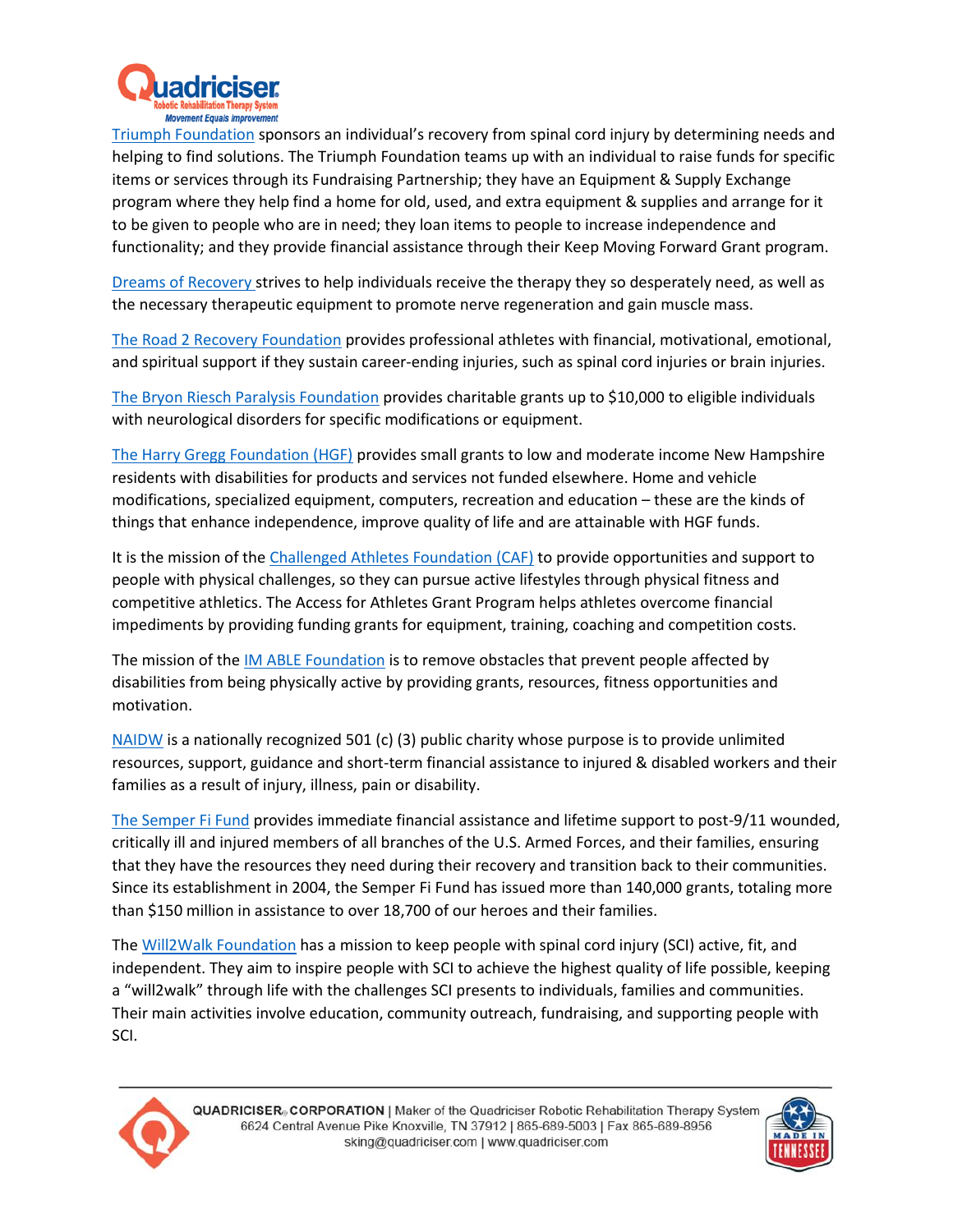

# **Fundraising:**

The [Help Hope Live Catastrophic Injury Campaign h](https://helphopelive.org/injury-fundraising)elps people who have had a catastrophic injury, such as a spinal cord injury or traumatic brain injury, raise funds to cover unmet health needs, including rehab, home health, medical, accessibility, and automotive needs.

[GoFundMe Medical Fundrasing](https://www.gofundme.com/medical-fundraising) is a crowdfunding platform with many successful campaigns of fundraising for medical expenses and other causes. Example campaigns: [John-Paul,](https://www.gofundme.com/f/1pxs8s) [Jacob,](https://www.gofundme.com/f/heqc8-jacobs-journey) [Jeremiah](https://www.gofundme.com/f/39tyk94)

# **TBI/ABI Medicaid Home and Community-Based (HCBS) waiver:**

 Most services covered under TBI/ABI HCBS Waiver programs include durable medical equipment such as the Quadriciser among many other possibilities. In many States, a non-Medicaid agency may be responsible for administering the program aspects of the waiver program, while the Medicaid agency is responsible for submitting the waiver and general oversight.

 The Document referenced by the URL below is an overview of Traumatic Brain Injury/Acquired Brain Injury (TBI/ABI) Medicaid Home and Community-Based (HCBS) waiver programs administered by 21 States, as well as other incentives for States to offer community long-term services supports and services (LTSS) for individuals with TBI.

[https://www.nashia.org/pdf/state\\_brain\\_injury\\_waiver\\_programs\\_sept\\_2019.pdf](https://www.nashia.org/pdf/state_brain_injury_waiver_programs_sept_2019.pdf)

# **Financing:**

# **Home Equity and Medical Loans**

Many of our users have purchased their Quadriciser with either a medical loan or a home equity loan with their local bank or credit union. One source for a medical loan is through SunTrust Bank. LightStream is a financing option that is affiliated with SunTrust Bank. You can complete the application online and the funds can be available in a few days or in a few hours. You can either call them at 866- 635-1330 or apply on-line using this link below: <https://www.lightstream.com/medical-financing>

# **Assistive Technology Loans**

Assistive technology loans are low-interest loans provided by state and national programs for individuals with disabilities to purchase assistive technology like the Quadriciser. You can find a list of available assistive technology loans in the following pages.



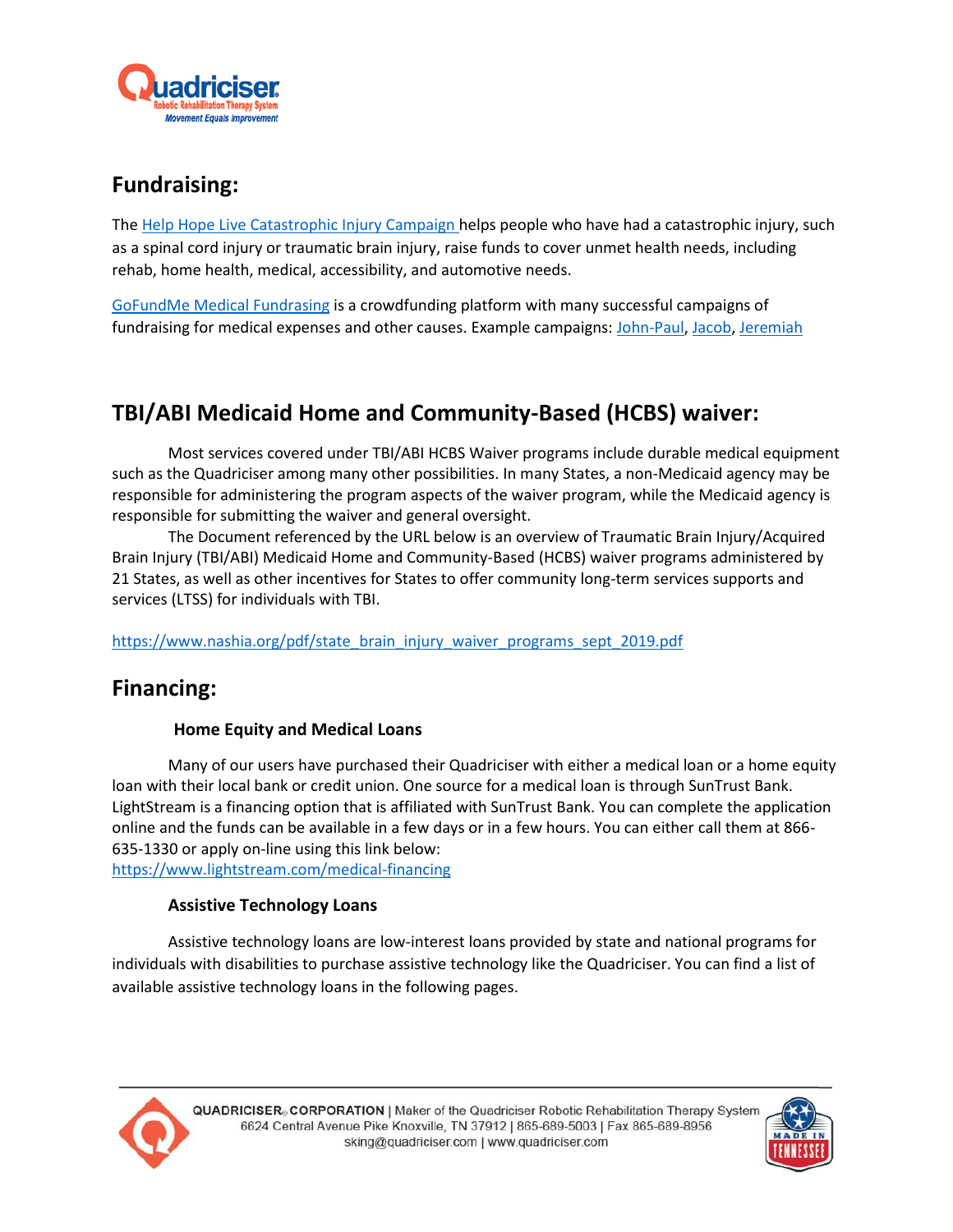

#### **National Programs**

- **.** [Digital Credit Union Access Loan](https://www.dcu.org/loans/access.html)
- **.** [LoanNow Personal Loan for People with Disability](https://www.loannow.com/personal-loans/disability/)

## Alabama

[Ability Loan Program](http://www.sdfalabama.com/abilityloanprogram.html)

## Alaska

**• [Assistive Technology Loan Fund](http://labor.alaska.gov/dvr/at-loan.htm)** 

### Arizona

**• [Arizona Loan\\$ for Assistive Technology \(AzLAT\)](http://aztap.org/at-funding/azlat/)** 

### Arkansas

• [Alternative Financing Program](http://ar-ican.org/)

# California

**•** [FreedomTech Financial Loan Program](http://freedomtech.org/)

# Colorado

**• [Assistive Technology Funding \\$ources](http://www.at-partners.org/ATFunding/)** 

# Connecticut

[Connecticut Assistive Technology Loan Program \(ATLP\)](http://cttechact.com/loan/#sthash.fJKlHz1N.dpbs)

# Delaware

[Easterseals Delaware Low-Interest Loans for More Accessible Living](http://www.easterseals.com/de/explore-resources/making-life-accessible/)

# Florida

**• [FAAST New Horizon Loan Program](http://www.faast.org/about/new-horizon-loan-program)** 

# Georgia

- **[CFII Credit-Able Alternative Financing Program](https://cfiiga.org/)**
- [Brain and Spinal Injury Trust Fund](http://www.ciclt.net/sn/clt/bsitf/default.aspx?ClientCode=bsitf)

#### Hawaii

[ATRC Loan Program](http://www.atrc.org/who-pays-for-my-at/)



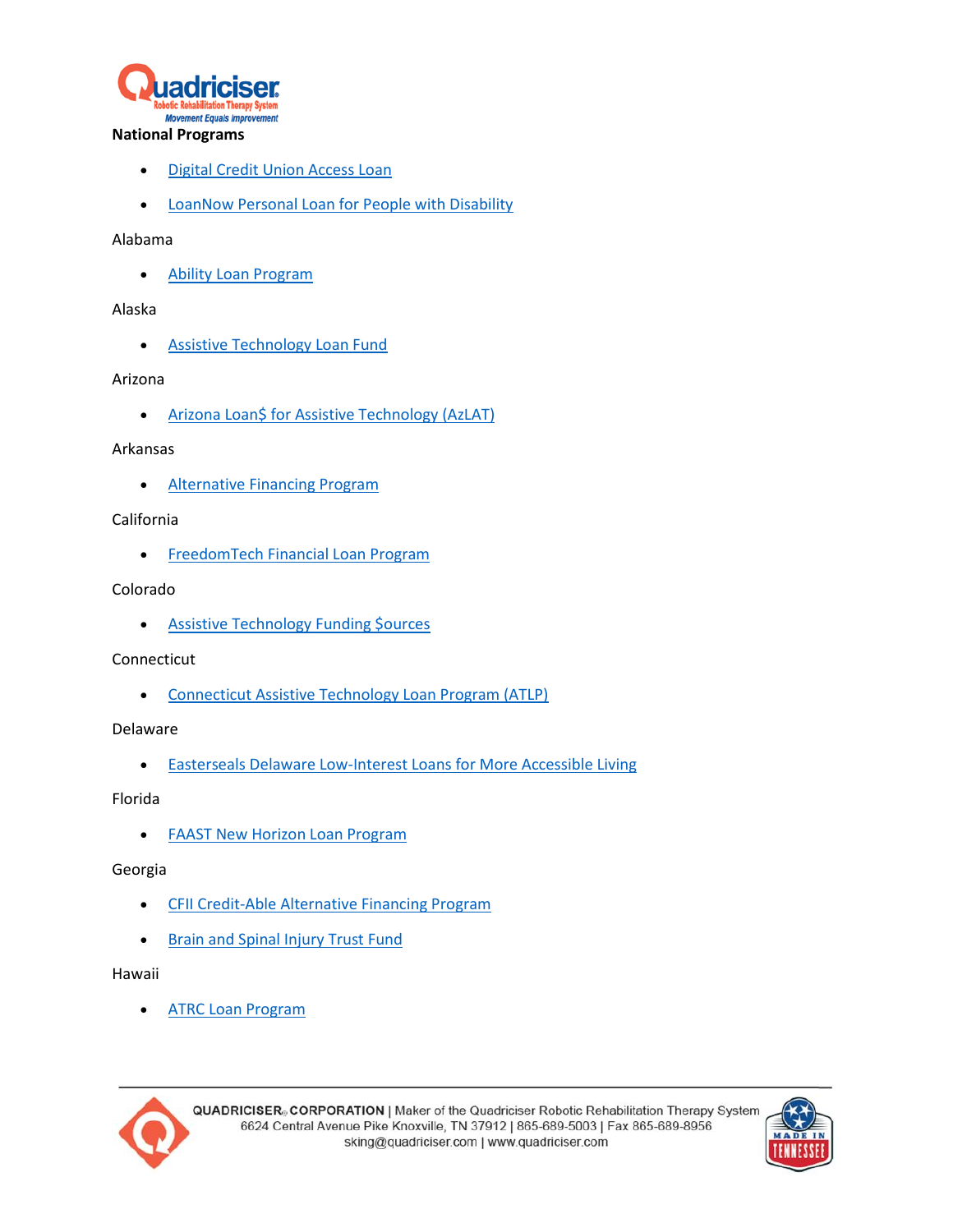

# Idaho

**.** [Idaho Assistive Technology Financing Program](http://idahoat.org/services/finance)

Illinois

**[Illinois Assistive Technology Loans](http://www.iltech.org/cashloan.html)** 

# Indiana

**• [INDATA Alternative Financing Program](http://www.eastersealstech.com/sample-page/assistive-technology-funding/)** 

# Iowa

**.** lowa Able Alternative Financing Program

### Kansas

• [K-Loan Alternative Financing Program](http://k-loan.net/)

# Kentucky

**[Kentucky Assistive Technology Loan Corporation \(KATLC\)](http://katlc.ky.gov/Pages/default.aspx)** 

## Louisiana

**.** [LATAN Alternative Financing Program](https://www.latan.org/index.php/programs-services/financial-loans.html)

#### Maine

[mPower Loan Program](http://mpowerloans.org/)

# Maryland

[Maryland Assistive Technology Loan Program](http://mdod.maryland.gov/mdtap/Pages/AT-Financial-Loan-Program.aspx)

# Massachusetts

[Massachusetts Assistive Technology Loan Program](http://www.massatloan.org/)

# Michigan

**• [Michigan Assistive Technology Loan Fund](http://ucpmichigan.org/at/loan-funds/michigan-assistive-technology-loan-fund/)** 

# Minnesota

**•** [EquipALife Micro Loan Program](http://www.equipalife.org/programs/microloan.html)



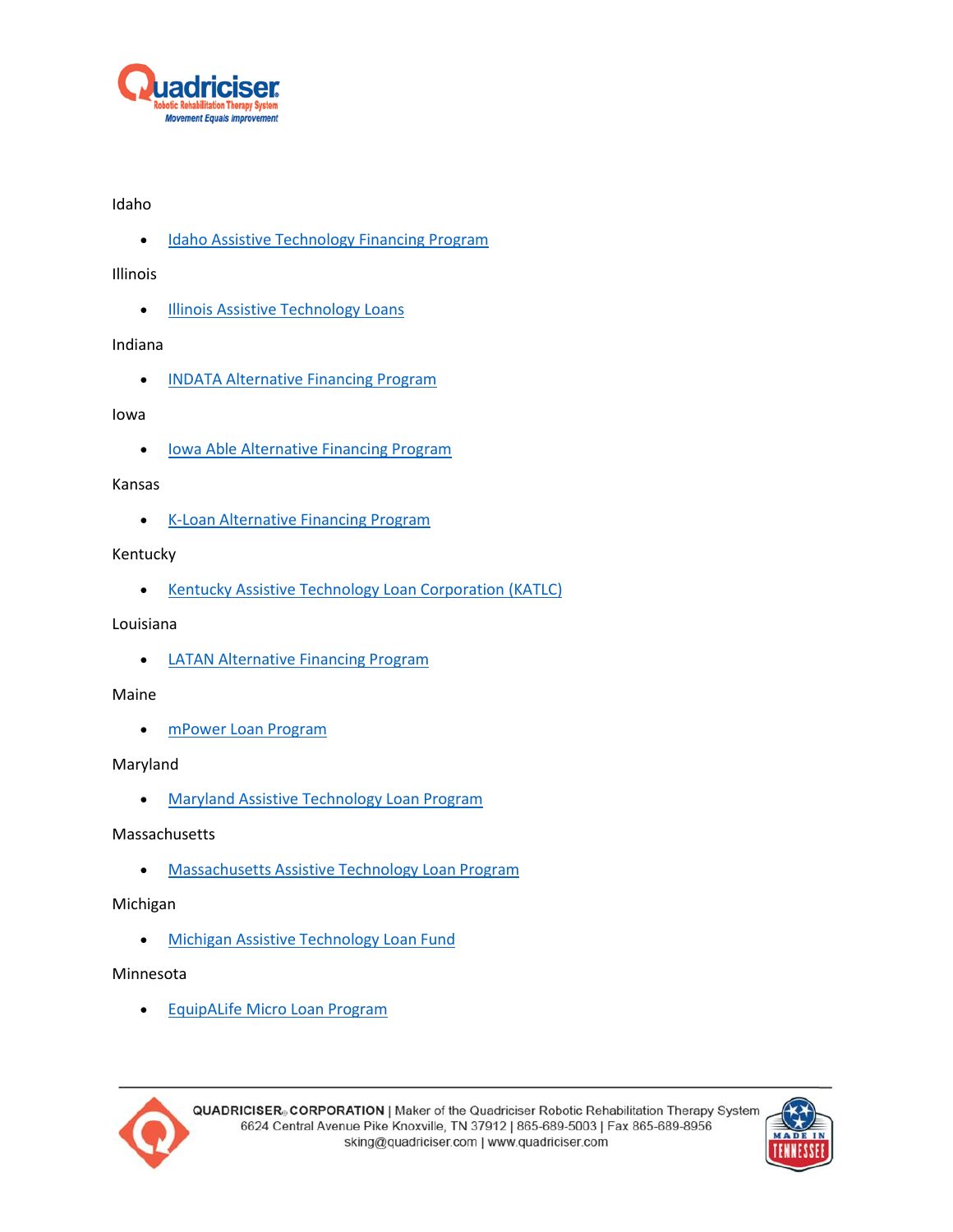

# Mississippi

• No state programs

### Missouri

[Missouri Show Me Loans](http://at.mo.gov/show-me-loans/)

### Montana

[MonTECH Financial Loan Program](http://montech.ruralinstitute.umt.edu/financial-assistance/)

### Nebraska

**•** [Easterseals Nebraska Alternative Financing Solutions](http://www.easterseals.com/ne/our-programs/alternative-financing/)

### Nevada

[CARE Chest CARE Loan Program](http://carechest.org/site/programs-2/)

### New Hampshire

No state programs

### New Jersey

• No state programs

#### New Mexico

[Access Loan New Mexico](http://www.tap.gcd.state.nm.us/financial-assistance/access-loan-new-mexico/)

# New York

[Assistive Technology Loan Program](http://www.realeconomicimpact.org/asset-development/assistive-technology-loan-program)

# North Carolina

• [Self-Help Credit Union Assistive Technology Financing](https://www.self-help.org/personal/loans/other-loans/assistive-technology-loans)

# North Dakota

[North Dakota Alternative Financial Loan Program](http://ndipat.org/services/assistive-technology-financial-loan)

# Ohio

No state programs

#### Oklahoma

[Oklahoma Alternative Financing Program](https://www.ok.gov/abletech/Device_Bank_Loans/AFP_Fact_Sheet.html)



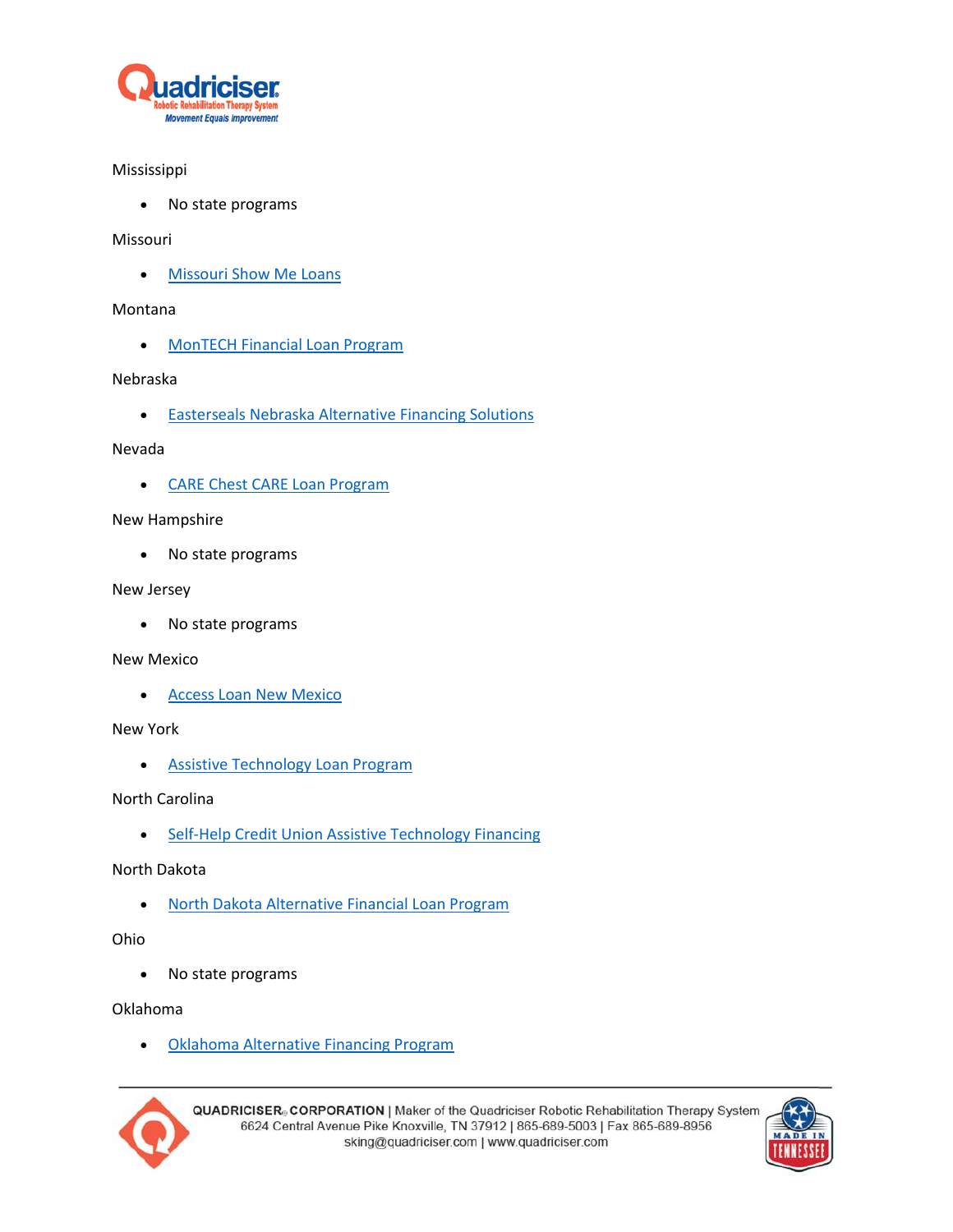

#### Oregon

• [Northwest Access Fund](http://washingtonaccessfund.org/assistive-technology-loans/)

## Pennsylvania

**• [PATF Assistive Technology Loan Program](http://patf.us/what-we-do/financial-loans/)** 

## Puerto Rico

• No state programs

# Rhode Island

• No state programs

### South Carolina

• No state programs

### South Dakota

• No state programs

### Tennessee

• No state programs

## Texas

• No state programs

#### Utah

**.** [Utah Assistive Technology Loans](http://www.uatf.org/financing/)

# Vermont

[Opportunities Credit Union Independence Fund](https://www.oppsvt.org/independence-fund/)

# Virginia

[Assistive Technology Loan Fund Authority \(ATLFA\)](http://atlfa.org/)

# Washington

[Northwest Access Fund](http://washingtonaccessfund.org/assistive-technology-loans/)

# Washington DC

[DC Fund\\$](http://www.atpdc.org/atfinancingloandc.php)